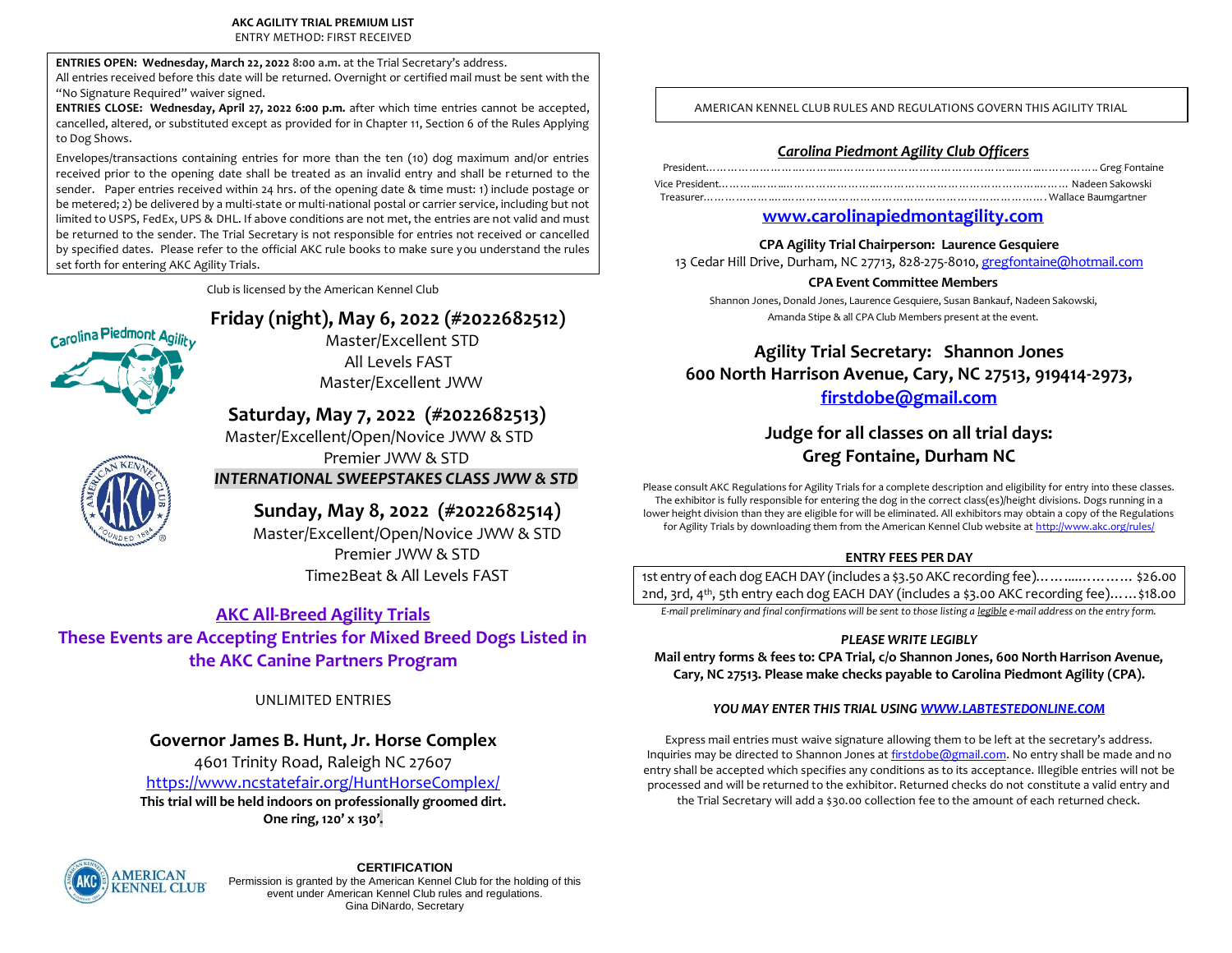#### **HEIGHT DIVISIONS**

Effective January 1, 2010, exhibitors are no longer required to provide proof to Trial Secretaries that their dog has a valid jump height card as part of the check-in process. Furthermore, this change eliminates the need for a copy of the jump height card to be submitted with an entry form. Dogs without a valid Jump Height Card/Form may still compete; but they must be measured/wicketed by the **Judge of Record** PRIOR to running in their class and this measurement will be valid for that weekend of trials only. The exception to this requirement is a dog entered in the 24" or 26" height division. However, if a **Volunteer Measuring Official (VMO**) or an **Agility Field Rep** is present; **ALL** dogs without a valid Jump Height Card/Form must be measured at some time during the trial or cluster of trials. This does not preclude having the dog wicketed by the Judge of Record if the VMO or Rep is not available to measure the dog *before* its first run of the trial or cluster of trials. It is the exhibitor's responsibility to have their dog measured prior to running and failure to do so will result in the cancellation of any qualifying scores.

| <b>REGULAR</b>                                                          | <b>PREFERRED</b>                                                      | <b>HEIGHT AT WITHERS</b>                                                                                                                                                                                                                            |
|-------------------------------------------------------------------------|-----------------------------------------------------------------------|-----------------------------------------------------------------------------------------------------------------------------------------------------------------------------------------------------------------------------------------------------|
| Handlers may opt<br>to run their dog in<br>a higher height<br>division. | Handlers must<br>run their dog in<br>their proper<br>eligible height. | Owners are responsible for entering their dog in the<br>proper height division.                                                                                                                                                                     |
| 8"                                                                      | 4"                                                                    | For dogs 11 inches and under at the withers                                                                                                                                                                                                         |
| 12"                                                                     | 8"                                                                    | For dogs 14 inches and under at the withers                                                                                                                                                                                                         |
| 16"                                                                     | 12"                                                                   | For dogs 18 inches and under at the withers                                                                                                                                                                                                         |
| 20"                                                                     | 16"                                                                   | For dogs 22 inches and under at the withers                                                                                                                                                                                                         |
| 24"                                                                     | 20"                                                                   | For dogs over 22 inches at the withers                                                                                                                                                                                                              |
| $24C$ "                                                                 | n/a                                                                   | Dogs who measure into the 8" through 20" regular<br>jump height divisions may opt to enter the 24-<br>choice height division at their owner's discretion.<br>Dogs who measure into the 24" regular jump height<br>division may not enter 24-choice. |

#### **All Measurements Are Effective Immediately**

Exception: Challenge Measurements to Permanent Jump Height Become Effective when Challenge Measurement Process is Complete (see Regulations)

Dogs Entered in Preferred Classes Must Run in measured Height Division Must be moved up or down to proper height.

# **Are You Entered in The Right Height? The Responsibility Is Yours.**

#### **Changes effective: January 1, 2020**

#### **Entering a Mixture of Regular and Preferred Classes Within the Same Trial Weekend Multiple Jump Heights Within the Same Trial Day**

Effective January 1, 2020, exhibitors may enter a mixture of both Regular and Preferred classes on the same trial day and/or during a trial weekend. Any mixture of Regular and Preferred classes is allowed. Please note that if a dog qualifies in Regular Master Standard and Preferred Master JWW (or vice versa) on the same trial day, then NO Double Q shall be earned toward either the MACH or PACH title. The Double Q still requires that Standard Agility and Jumpers With Weaves be either both Regular OR both Preferred on the same trial day. Additionally, within the same Regular or Preferred classes, a dog may now be entered in multiple jump heights within the same trial day. For example, the same dog may now be entered in 20-inch Master STD/JWW while also entered in 24C-inch Premier STD/JWW on the same trial day. A separate entry form must be submitted when the same dog is being entered in a mixture of Regular and Preferred and/or different jump heights within the same trial weekend thereby clearly indicating which class(es) and/or jump heights belong together for each trial day of the weekend.

#### **Fix and Go (FNG)**

As of January 1, 2020, Fix and Go will be offered on a one-year pilot basis in order to give AKC time to evaluate its impact. FNG allows exhibitors to immediately reattempt an obstacle at any time while on course when the dog's performance of an obstacle is not to their expectation. This allows the dog to successfully complete the obstacle then finish the course or leave the ring on a positive note. Using FNG will result in a non-qualifying score. Fix and Go is not pre-entered; it occurs during the course of the run.

#### **Entering For Exhibition Only (FEO)**

As of January 1, 2020, For Exhibition Only may be offered at the option of the host club. FEO will be offered on a oneyear pilot basis in order to give AKC time to evaluate its impact. FEO will allow exhibitors to work with their dogs in a trial environment. FEO is only allowed in the Time 2 Beat and FAST classes. FEO will be of value to new exhibitors or exhibitors that are having difficulty with a specific obstacle and/or ring environment. Competitors must enter in T2B and/or FAST. Participation in FEO is non- qualifying. FEO runs are treated as trial entries. The exhibitor must enter the class(es) (T2B and/or FAST) prior to the closing date, pay class entry fee(s) and the Trial Secretary must record the entry in the Trial Catalog as part of the results for that class. FEO does not need to be noted on the entry form; the handler will declare the day of the show. Dogs may be entered in any jump height for FEO runs. If entered in an ineligible jump height, the team is committed to FEO for that run and must declare FEO on the start line. Day of show jump height changes are not allowed. Dogs may be entered in any level of FAST (Novice, Open, Excellent, Master). If the dog is not eligible for the level entered, the team is committed to FEO for that run and must declare FEO on the start line. Day of show level changes are not allowed. The exhibitor must declare FEO in the ring prior to leading out. FEO may be declared earlier (ex. when checking in at the gate board). Toys are allowed in the ring o Toys must be non-audible o Toys may not leave the handler's hand o Toys that roll freely cannot be used. Food/treats are not allowed in the ring. FEO should be utilized for the benefit of the dog and not as a punitive correction. Harsh verbal and /or physical corrections shall not be tolerated. Any determination of harshness by the judge shall be immediately whistled and the handler will be dismissed from the ring. A judge must monitor the entire run. Judges can stop a run at any time.

#### **AREA ACCOMMODATIONS**

| LaQuinta        | 1001 Hospitality Ct, Morrisville, NC 27560 · (919) 461-1771 |
|-----------------|-------------------------------------------------------------|
| LaQuinta        | 2211 Summit Park Ln, Raleigh, NC 27612 · (919) 785-0071     |
| <b>Red Roof</b> | 3921 Arrow Dr, Raleigh, NC 27612 . (919) 277-8485           |

*On-site RV camping:* Water, sewer and electrical access is available on more than 350 sites, including 52 new sites added in 2010. Electricity ranges from 20-50 amps. Free wi-fi, 24-hour security. No advanced reservations. Sites are first come, first serve. Upon arrival, contact public safety officer at (919) 612-6767. Rental cost for a 24-hour period effective August 1 is \$30 per unit. [www.ncstatefair.org/facilities/camping.htm](http://www.ncstatefair.org/facilities/camping.htm)

#### **CRATING/SPECTATING/PARKING**

Adhering to best COVID mitigation practices, we anticipate being able to provide indoor crating and spectating. All attending may be required to wear facemasks fitted over nose and mouth inside arena (if recently lifted Wake County requirements happen to be reinstated). Entrant parking is allowed under the roof of the covered outdoor arena attached by covered walkway to the main arena.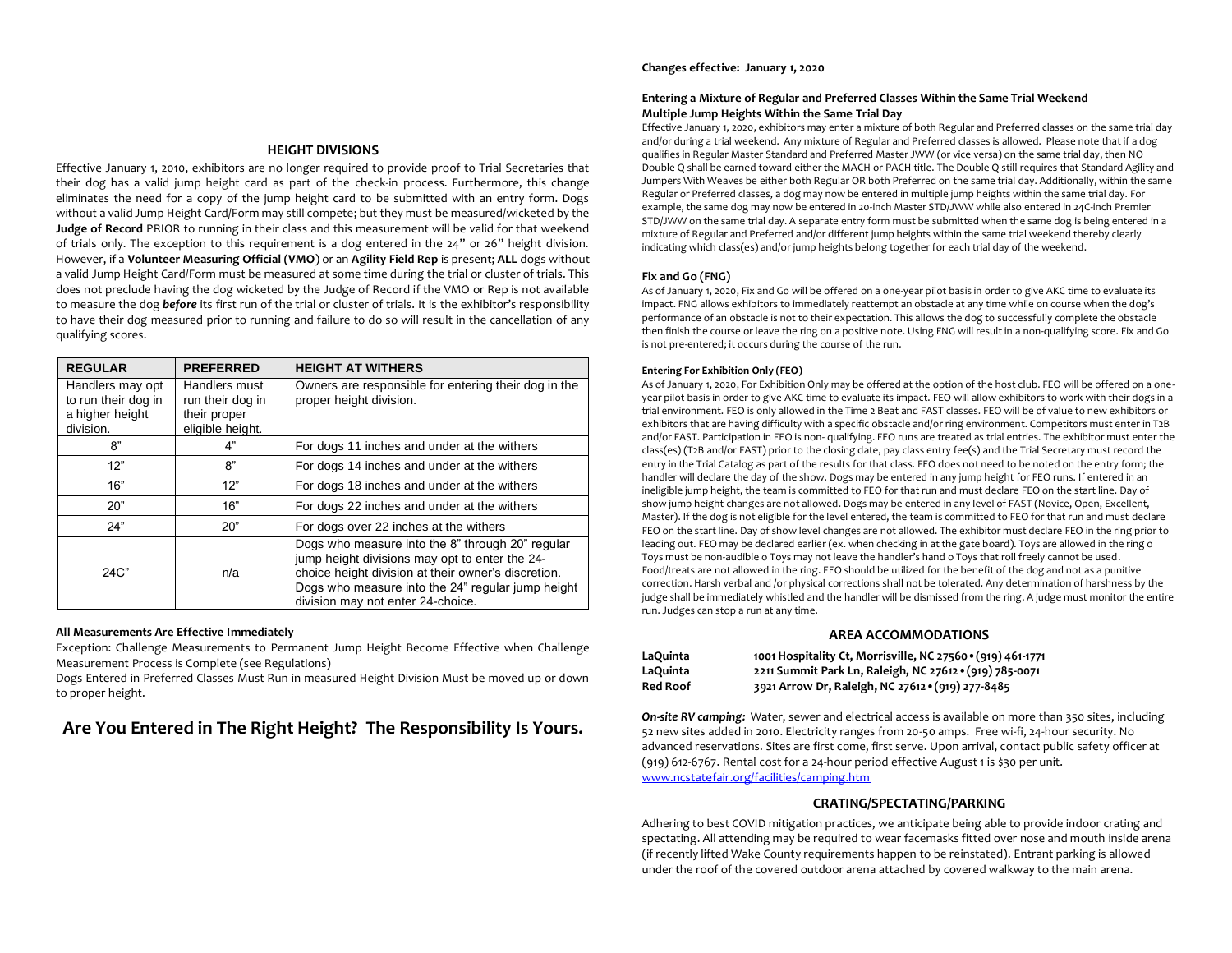#### **TENTATIVE RUNNING ORDER**

**(Small to Tall)**

**Fri pm: M/E STD, ALL FAST, M/E JWW**

**(Fri arrival by 6pm guarantees opportunity to walk/run M/E STD)**

**Sat: M/E JWW, P JWW,** *ISC JWW, ISC STD,* **M/E STD, P STD, O STD, N STD, O JWW, N JWW.**

**Sun: M/E JWW, P JWW, T2B, ALLFAST, M/E STD, P STD, O STD, N STD, O JWW, N JWW.**

CPA reserves the right to change the running order to improve the efficiency of the trial. A final running order will be included in the final confirmation.

#### **TRIAL HOURS**

Trial site hours: 1 PM Friday / 7am Saturday & Sunday to 30 minutes after conclusion of judging. Judging to begin no earlier than 3pm Friday, 8am Saturday & Sunday.

#### **WORKERS/VOLUNTEERS**

Our events depend upon entrants coming together to help. Thank you! The link to online volunteer scheduling will be provided within final confirmations. Volunteers will be eligible to win raffle prizes drawn throughout the event.

#### **VENDORS**

Limited vending may be available. Contact Greg a[t gregfontaine@hotmail.com](mailto:gregfontaine@hotmail.com) for more information.

#### **EMERGENCY VETERINARY SERVICES**

NC State Veterinary Hospital, 1052 William Moore Dr., Raleigh, NC 27607, 919.513.6500

#### **AWARDS**

A green qualifying ribbon will be given to all qualifying dogs. Dogs must receive a qualifying score to receive placement awards. Placement Ribbons will be awarded for the first through fourth place in each height division of each class for Standard Agility Classes and Jumpers with Weaves classes.

First Place Blue Ribbon<br>Second Place Red Ribbon Red Ribbon Third Place Yellow Ribbon Fourth Place White Ribbon

Individualized titling including MACH/PACH ribbons will be provided. **All prizes must be claimed the day of the trial. None will be mailed.**

#### **CONFIRMATIONS/REFUNDS/WAITLIST**

Preliminary and final confirmations will be emailed to exhibitors providing email addresses. Snail mail confirmation requires submission of stamped self-addressed envelopes. Before closing, refunds are given upon request. After closing, full refunds will be given for exhibitors needing to isolate/quarantine due to COVID, bitches in season with relevant documentation. Injured or ill dogs receive refunds less \$5 per run. Refund requests must be received by chairperson or secretary by Wednesday, April 27, 8pm. If because of riots, civil disturbances or other acts beyond the control of management it is impossible to open or complete the show, no refund of entry fee is required. Nevertheless, every effort possible will be made to refund after covering sunk costs. All entries, including waitlisted entries, must be received by the trial secretary prior to closing date. Any entries withdrawn before Monday, May 2, will be replaced by waitlisted entries if any are available. Withdrawn entries replaced by waitlisted entries will receive a full refund. Waitlisted entries not moved off the list by Monday, May 2 will be cancelled.

#### **EXHIBITOR INFORMATION**

#### **SAFETY/BEHAVIOR/LIABILITY**

The safety of the dog is our primary concern. By entering this trial, exhibitors acknowledge that they are familiar with the rules and regulations of this sport, and that their dogs are familiar with and able to perform all obstacles safely.

It is expressly understood that exhibitors alone are responsible for the behavior of their dogs and/or children. Any exhibitor whose dogs and/or children create an unnecessary disturbance or repeatedly engage in unsafe or disruptive behavior may, at the discretion of the trial committee, be asked to leave the show site. In such case, no refund of any fees paid will be made. CPA and its agents, employees, etc., will assume no responsibilities for any loss, damage or injury sustained by exhibitors or handlers, or to any of their dogs or property and further assumes no responsibility for injury to children. CPA reserves the right to decline entries for cause and may remove any dog on account of aggression. No one shall have any recourse or claim against the CPA or any official thereof.

All dogs must be on leash at all times when on trial grounds except when in the designated warm-up area or competing on the course.

All regulations governing the use of this facility, and all regulations and decisions of the trial committee at this trial will be strictly enforced, including and not limited to the recorded information of this premium list.

Puppies under 4 months of age are prohibited at AKC Agility Trials.

CPA does not agree to arbitrate claims as set forth on the Official AKC entry form for this event.

#### **ENTRY ELIGIBILITY**

This trial is open to all dogs fifteen (15) months of age or older that are registered with the American Kennel Club or that have AKC Limited Registration, Purebred Alternative Listing/Indefinite Listing Privileges (PAL/ILP) or an AKC Canine Partners listing number (in trials offering mixed breed entries), or approved Foundation Stock Service (FSS) breeds are eligible to participate.

Dogs with a Purebred Alternative Listing/Indefinite Listing Privileges (PAL/ILP) or an AKC Canine Partners listing number (in trials allowing mixed breed entries) must be spayed or neutered in order to compete. Wherever the word "dog" is used in these regulations it includes both sexes.

Dogs should be physically sound. Dogs that are blind or deaf shall not be eligible, and neither are bitches in season, aggressive dogs, or dogs suffering from any deformity, injury, or illness which may affect the dog's physical or mental performance. No dog shall compete if it is taped or bandaged in any way or has anything attached to it for medical purposes. Refer to Chapter 2 of the Registration and Discipline Rules for the listing of registerable breeds that may participate.

#### **MOVE-UPS**

Per American Kennel Club Regulations for Agility Trials, dogs may be moved up to a higher class, at the request of the owner, as a result of qualifying for an agility title. Before the trial, move-ups may be made prior to the move-up deadline via email to firstdobe@gmail.com or USPS in writing to Shannon Jones at 600 North Harrison Avenue, Cary, NC 27513. Verbal move-ups will not be accepted. Move-ups are due in writing by Monday, May 2, 2022 at 6 PM.

Day-to Day Move-ups are only allowed for dogs entered at the set of back-to-back agility trials for succeeding days of that set of back-to-back agility trials. Move-ups must be submitted in writing at the trial within 15 minutes of the last run of the trial day for the following day(s) and cannot be conveyed via fax, email, phone or verbally. They must be given to Trial Secretary. Forms will be available in the MOVE-UP BOOK that will be located near score postings.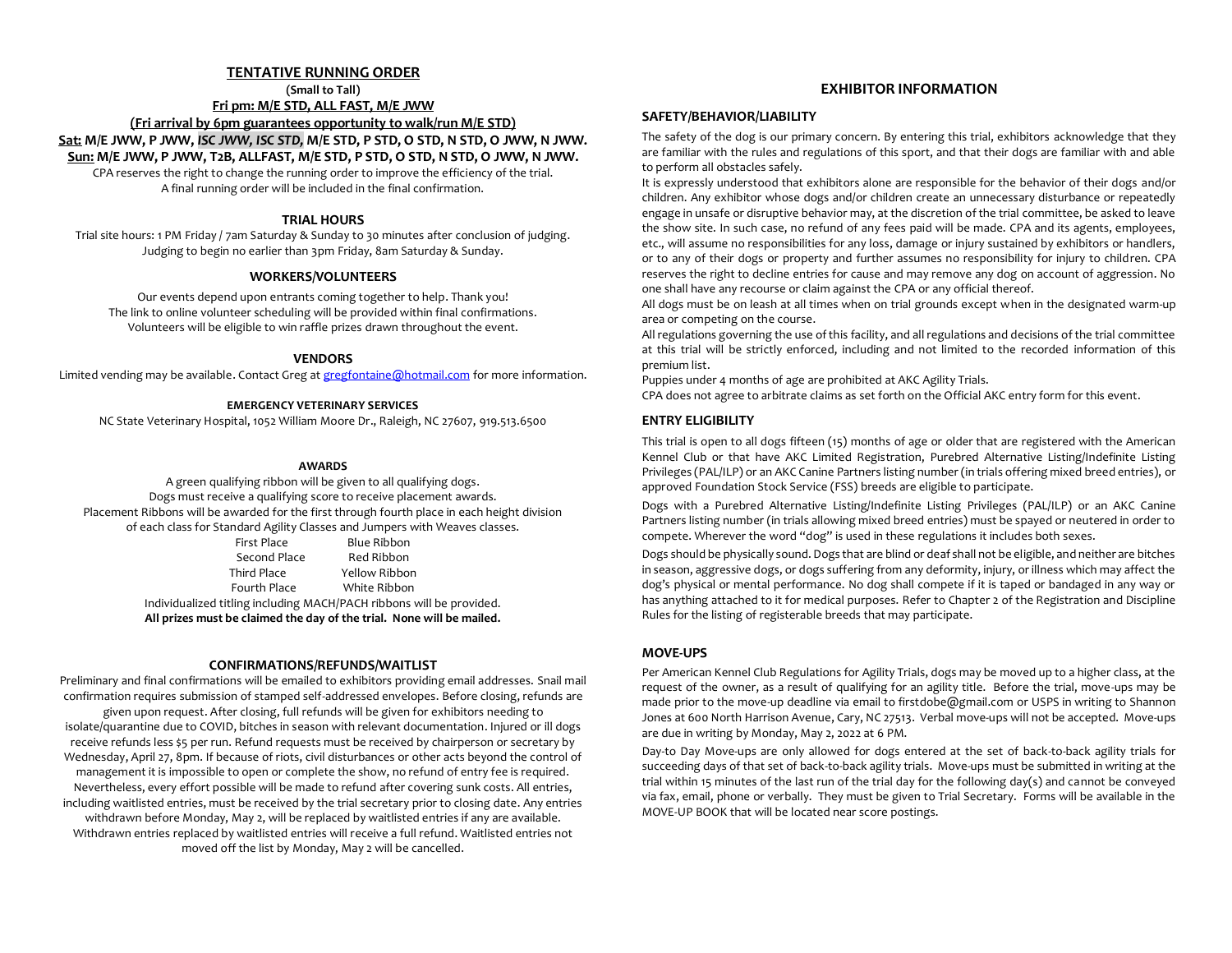#### **OFFICIAL AMERICAN KENNEL CLUB AGILITY TRIAL MOVE-UP FORM**

**From Chapter 1, Section 20:** Move-Up entries will be accepted for dogs that have completed a title after the closing date. Email notification of move up or class change is acceptable, with return receipt verification from the secretary. Either Move Up forms or emails must be completed and delivered to the Trial Secretary prior to 6 PM, Monday May 2, 2022. Move-up entries for Sunday must be delivered to the Trial Secretary within 15 minutes of the last run of the trial day for the following day(s). Dogs so moved up will run at the end of the running order.

**From Chapter 1, Section 21:** After the close of entries, a dog which has been entered in a class for which it is not eligible for, due to class restrictions on the dog or handler may be moved to the correct class under the following conditions: The request for the move must be in writing and presented to the superintendent or the trial secretary at least 30 minutes prior to the start of each trial. (ie, Master to Excellent, or Novice A to Novice B, or any other class. Moves between regular and preferred divisions are not permitted after the trial closing date.)

Entry move-up valid only if the dog was already entered in the Event indicated and only if approved by the Trial Secretary. Dogs moved up will run at the end of the class running order.

ENTRY VALID FOR LISTED TRIAL AND DATE

## *Carolina Piedmont Agility Club*



I certify that I am the actual owner of the dog, or that I am the duly authorized agent of the actual owner whose name I have entered above in consideration of the acceptance of this entry, I (we) agree to abide by the rules and regulations of the American Kennel Club in effect at the time of this show or obedience trial or agility trial, and further agree to be bound by the 'Agreement' printed on the official entry form. I (we) certify and represent that the dog entered is not a hazard to persons or other dogs. SIGNATURE OF OWNER OR HIS AGENT DULY AUTHORIZED TO MAKE THIS ENTRY

\_\_\_\_\_\_\_\_\_\_\_\_\_\_\_\_\_\_\_\_\_\_\_\_\_\_\_\_\_\_\_\_\_\_\_\_\_\_\_\_\_\_\_\_\_\_\_\_\_\_\_\_\_\_\_\_\_\_\_\_\_\_\_\_\_\_\_\_\_\_\_\_\_\_\_\_\_\_\_\_\_\_\_\_\_\_\_\_\_\_\_\_\_\_\_\_\_\_\_\_\_\_\_\_\_\_\_\_\_\_\_\_\_

# **Carolina Piedmont Agility COVID-19 Event Waiver**

**Signature is REQUIRED to participate in, or volunteer for, the May 6-8, 2022 agility trials.**

**I fully attest to the best of my knowledge that I do not have COVID-19 at the time of attending this agility event. I also attest that I have NOT been in contact with, or exposed to, any known carrier of COVID-19 within the past 15 days. I agree that I am attending this Carolina Piedmont Agility (CPA) event entirely at my own risk and take full responsibility for my own health and safety during this event. I will follow all AKC and CPA rules and requirements to reduce any exposure and possibility of contracting or spreading the virus. I will also fully cooperate with any City, County, and State guidelines that have jurisdiction in the area in which the event is taking place. I fully submit that Carolina Piedmont Agility, the American Kennel Club, any CPA club members or officers, any workers, any volunteers, the Trial Secretary, the Judge, or any representative affiliated with the CPA event that I am attending, are in no way liable for any present or future COVID-19 exposure incurred at any time by any person, in attendance or not in attendance, during or after this event.** 

**PRINT NAME: \_\_\_\_\_\_\_\_\_\_\_\_\_\_\_\_\_\_\_\_\_\_\_\_\_\_\_\_\_\_\_\_\_\_\_\_\_\_\_\_\_** 

**SIGNATURE:**  $\blacksquare$ 

**DATE:**  $\blacksquare$